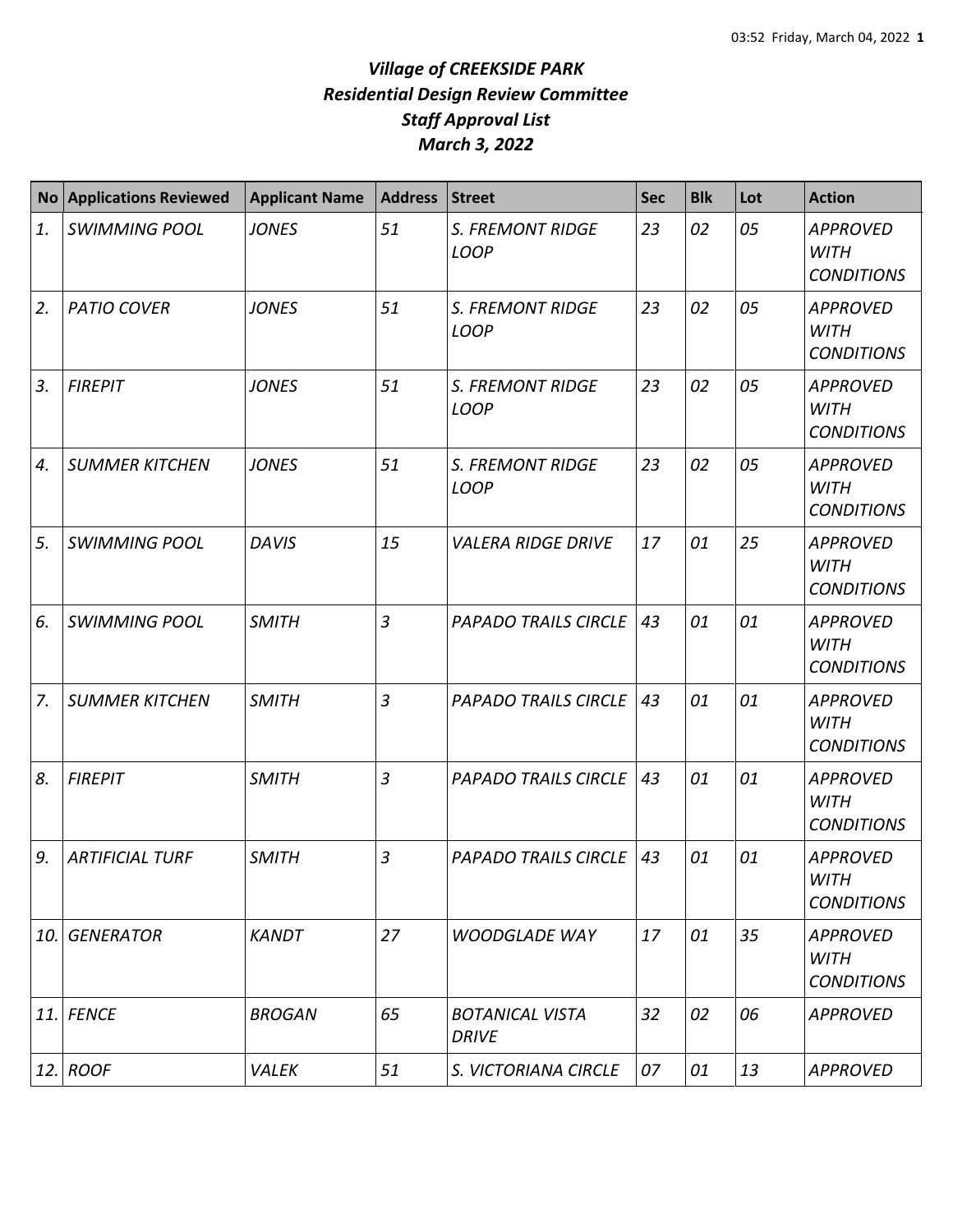| <b>No</b> | <b>Applications Reviewed</b> | <b>Applicant Name</b> | <b>Address</b> | <b>Street</b>                          | <b>Sec</b> | <b>Blk</b> | Lot | <b>Action</b>                                       |
|-----------|------------------------------|-----------------------|----------------|----------------------------------------|------------|------------|-----|-----------------------------------------------------|
| 13.       | <b>GENERATOR</b>             | <b>JONES</b>          | 18             | PEACE TREE WAY                         | 18         | 02         | 12  | <b>APPROVED</b><br><b>WITH</b><br><b>CONDITIONS</b> |
|           | $14.$ ROOF                   | <b>BOWHUIS</b>        | $\overline{2}$ | <b>QUIET YEARLING PLACE   01</b>       |            | 01         | 12  | <b>APPROVED</b><br><b>WITH</b><br><b>CONDITIONS</b> |
| 15.       | <b>GENERATOR</b>             | <b>THOMPSON</b>       | 77             | <b>WINTER SUNRISE</b><br><b>CIRCEL</b> | 38         | 01         | 18  | <b>APPROVED</b><br><b>WITH</b><br><b>CONDITIONS</b> |
| 16.       | <b>COLOR</b>                 | <b>SMITH</b>          | 51             | <b>WELSTON TERRACE</b><br><b>DRIVE</b> | 35         | 01         | 07  | <b>APPROVED</b>                                     |
| 17.       | <b>GENERATOR</b>             | COX                   | 49             | <b>SEASONAL CREST</b><br><b>CIRCLE</b> | 38         | 01         | 25  | <b>APPROVED</b><br><b>WITH</b><br><b>CONDITIONS</b> |
| 18.       | <b>TREE REMOVAL</b>          | LIN                   | 38             | <b>CAPRICE BEND PLACE</b>              | 12         | 01         | 10  | <b>APPROVED</b>                                     |
| 19.       | <b>GENERATOR</b>             | <b>LA ROSE</b>        | 14             | <b>JASPERS PLACE</b>                   | 27         | 01         | 21  | <b>APPROVED</b>                                     |
| 20.       | <b>COLOR</b>                 | <b>FERREIRA</b>       | 30             | <b>PONDERA POINT DRIVE</b>             | 13         | 02         | 04  | <b>APPROVED</b>                                     |
| 21.       | <b>SWIMMING POOL</b>         | <b>HESS</b>           | 65             | S. WATERBRIDGE<br><b>DRIVE</b>         | 29         | 02         | 07  | <b>APPROVED</b><br><b>WITH</b><br><b>CONDITIONS</b> |
| 22.       | <b>PATIO COVER</b>           | <b>HESS</b>           | 65             | S. WATERBRIDGE<br><b>DRIVE</b>         | 29         | 02         | 07  | <b>APPROVED</b><br><b>WITH</b><br><b>CONDITIONS</b> |
| 23.       | <b>SUMMER KITCHEN</b>        | <b>HESS</b>           | 65             | S. WATERBRIDGE<br><b>DRIVE</b>         | 29         | 02         | 07  | <b>APPROVED</b><br>WITH<br><b>CONDITIONS</b>        |
|           | 24. ROOM ADDITION            | <b>HESS</b>           | 65             | S. WATERBRIDGE<br><b>DRIVE</b>         | 29         | 02         | 07  | <b>APPROVED</b><br><b>WITH</b><br><b>CONDITIONS</b> |
| 25.       | <b>FIREPIT</b>               | <b>HESS</b>           | 65             | S. WATERBRIDGE<br><b>DRIVE</b>         | 29         | 02         | 07  | <b>APPROVED</b><br><b>WITH</b><br><b>CONDITIONS</b> |
| 26.       | <b>PRIVACY WALL</b>          | <b>DESHARNAIS</b>     | 12             | <b>SWEET MINT COURT</b>                | 32         | 02         | 20  | <b>APPROVED</b><br><b>WITH</b><br><b>CONDITIONS</b> |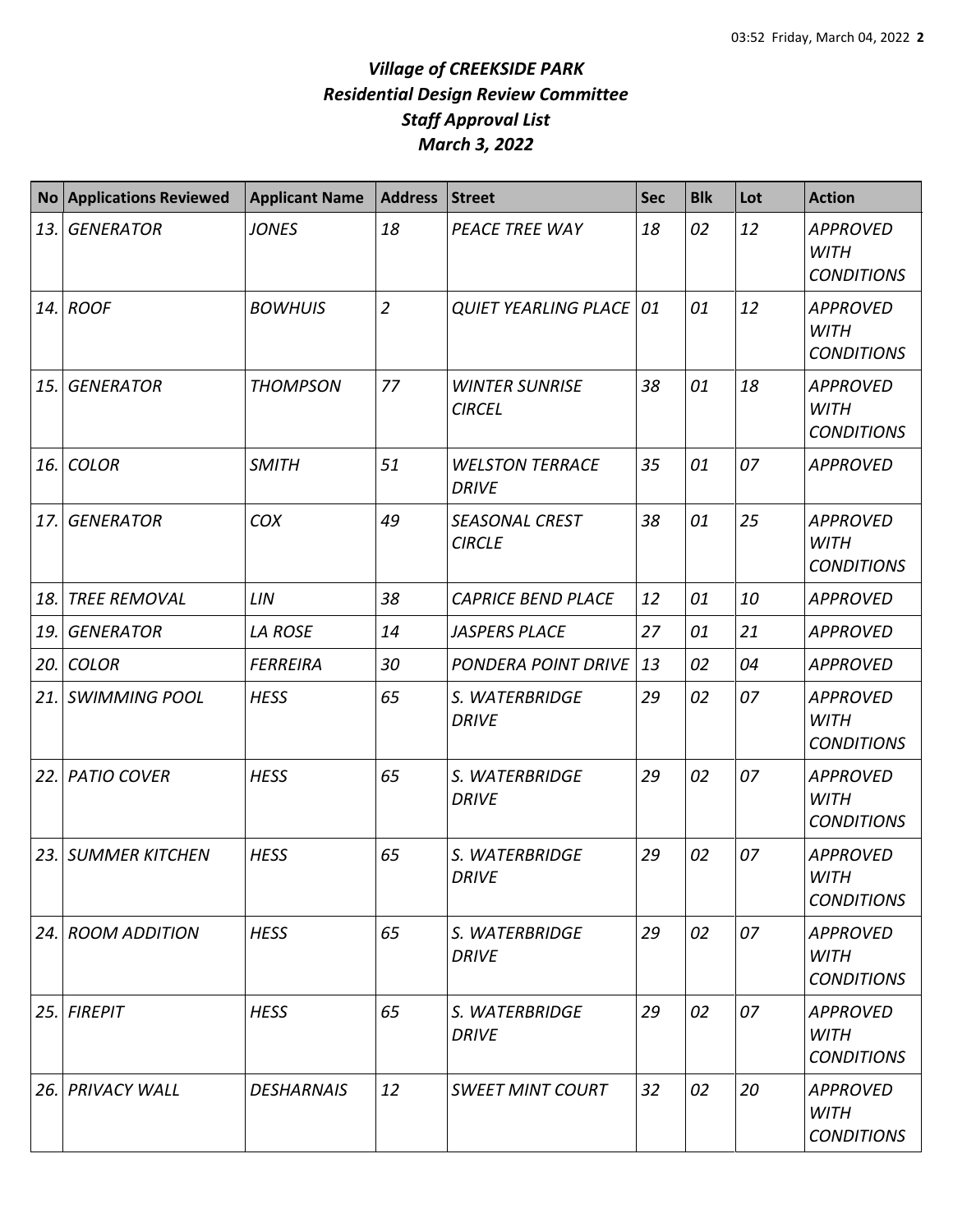| No  | <b>Applications Reviewed</b>           | <b>Applicant Name</b> | <b>Address</b> | <b>Street</b>                           | <b>Sec</b> | <b>Blk</b> | Lot | <b>Action</b>                                       |
|-----|----------------------------------------|-----------------------|----------------|-----------------------------------------|------------|------------|-----|-----------------------------------------------------|
| 27. | <b>BARTOP</b>                          | <b>DESHARNAIS</b>     | 12             | <b>SWEET MINT COURT</b>                 | 32         | 02         | 20  | <b>APPROVED</b><br><b>WITH</b><br><b>CONDITIONS</b> |
| 28. | <b>GENERATOR</b>                       | <b>CONCEPCION</b>     | 30             | <b>CANOE BEND COURT</b>                 | 24         | 01         | 35  | <b>APPROVED</b><br><b>WITH</b><br><b>CONDITIONS</b> |
| 29. | <b>SWIMMING POOL</b>                   | <b>ESPONDA</b>        | 143            | N. GREENPRINT CIRCLE                    | 02         | 01         | 02  | <b>APPROVED</b><br><b>WITH</b><br><b>CONDITIONS</b> |
| 30. | <b>SWIMMING POOL</b>                   | <b>BROWN</b>          | 35             | <b>DANBY PLACE</b>                      | 06         | 01         | 13  | <b>APPROVED</b><br><b>WITH</b><br><b>CONDITIONS</b> |
| 31. | <b>UNDERGROUND</b><br><b>UTILITIES</b> | <b>MONDELLO</b>       | 115            | N. WINTER SUNRISE<br><b>CIRCLE</b>      | 38         | 01         | 09  | <b>APPROVED</b><br><b>WITH</b><br><b>CONDITIONS</b> |
|     | 32. PATIO COVER                        | RAY                   | 43             | N. SWANWICK PLACE                       | 03         | 01         | 04  | <b>APPROVED</b><br><b>WITH</b><br><b>CONDITIONS</b> |
| 33. | <b>SWIMMING POOL</b>                   | <b>VELFAM LLC</b>     | 41             | <b>CASSENA GROVE PLACE</b>              | 36         | 01         | 23  | <b>APPROVED</b><br><b>WITH</b><br><b>CONDITIONS</b> |
| 34. | <b>OUTDOOR BATH</b>                    | <b>VELFAM LLC</b>     | 41             | <b>CASSENA GROVE PLACE</b>              | 36         | 01         | 23  | <b>APPROVED</b><br><b>WITH</b><br><b>CONDITIONS</b> |
| 35. | <b>CEILING BEAM</b>                    | <b>VELFAM LLC</b>     | 41             | <b>CASSENA GROVE PLACE</b>              | 36         | 01         | 23  | <b>APPROVED</b><br><b>WITH</b><br><b>CONDITIONS</b> |
|     | 36. SUMMER KITCHEN                     | <b>VELMAN LLC</b>     | 41             | CASSENA GROVE PLACE 36                  |            | 01         | 23  | <b>APPROVED</b><br><b>WITH</b><br><b>CONDITIONS</b> |
|     | 37. SWIMMING POOL                      | <b>MARTINEZ</b>       | $\mathfrak{Z}$ | <b>HYACINTH BLOSSOM</b><br><b>COURT</b> | 37         | 03         | 05  | <b>APPROVED</b><br><b>WITH</b><br><b>CONDITIONS</b> |
|     | 38. SWIMMING POOL                      | <b>SMELSER</b>        | 29             | <b>LEGACY RIDGE DRIVE</b>               | 26         | 01         | 26  | <b>APPROVED</b><br>WITH<br><b>CONDITIONS</b>        |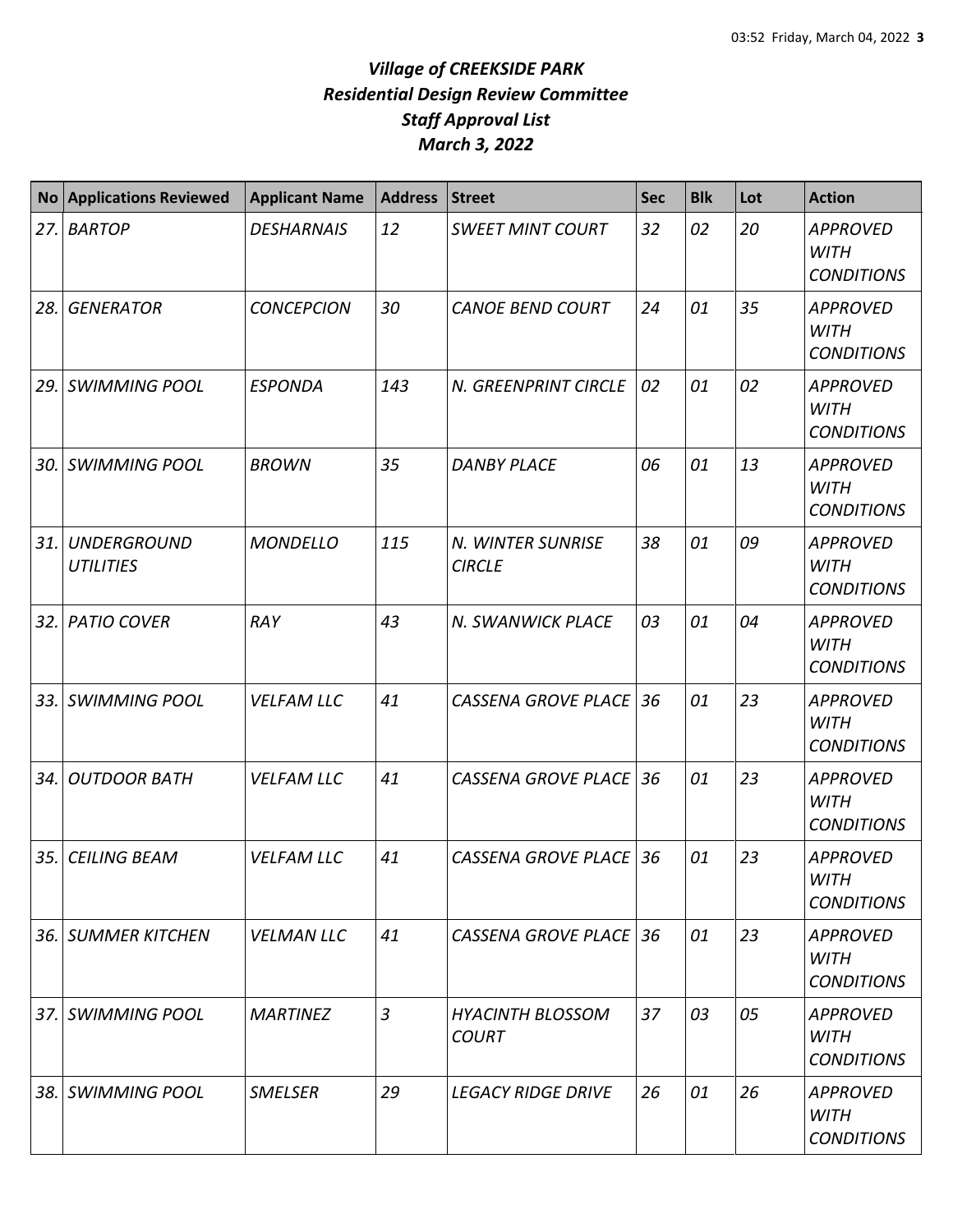|     | <b>No Applications Reviewed</b> | <b>Applicant Name</b> | <b>Address</b> | <b>Street</b>                        | <b>Sec</b> | <b>Blk</b> | Lot | <b>Action</b>                                       |
|-----|---------------------------------|-----------------------|----------------|--------------------------------------|------------|------------|-----|-----------------------------------------------------|
| 39. | <b>GENERATOR</b>                | <b>RUZICKA</b>        | 34             | <b>MAIZE FLOWER PLACE</b>            | 34         | 01         | 09  | <b>APPROVED</b><br><b>WITH</b><br><b>CONDITIONS</b> |
| 40. | <b>COLOR</b>                    | <b>MAEDA</b>          | $\overline{3}$ | <b>LIBERTY BRANCH BLVD</b>           | 32         | 01         | 01  | <b>APPROVED</b>                                     |
| 41. | <b>ROOF</b>                     | <b>GREENE</b>         | 79             | W. CANYON WREN<br><b>CIRCLE</b>      | 13         | 01         | 28  | <b>APPROVED</b>                                     |
| 42. | <b>SWIMMING POOL</b>            | <b>PALACIOS</b>       | 34             | <b>SUNDOWN RIDGE</b><br><b>PLACE</b> | 16         | 01         | 09  | <b>APPROVED</b><br><b>WITH</b><br><b>CONDITIONS</b> |
| 43. | <b>PAVING</b>                   | <b>ZULOAGA</b>        | 14             | <b>CANOPY GREEN DRIVE</b>            | 21         | 01         | 04  | <b>APPROVED</b>                                     |
| 44. | <b>GENERATOR</b>                | <b>SPEER</b>          | 22             | <b>LIBERTY BRANCH BLVD</b>           | 32         | 08         | 10  | <b>APPROVED</b><br><b>WITH</b><br><b>CONDITIONS</b> |
| 45. | <b>PLAY STRUCTURE</b>           | <b>ANDREOTTA</b>      | 6              | <b>KALMIA COURT</b>                  | 41         | 0          | 20  | <b>APPROVED</b><br><b>WITH</b><br><b>CONDITIONS</b> |
| 46. | <b>SWIMMING POOL</b>            | <b>MADISETTY</b>      | 182            | S. BAUER POINT CIRCLE                | 06         | 01         | 67  | <b>APPROVED</b><br><b>WITH</b><br><b>CONDITIONS</b> |
| 47. | <b>PATIO COVER</b>              | <b>MADISETTY</b>      | 182            | <b>S. BAUER POINT CIRCLE</b>         | 06         | 01         | 67  | <b>APPROVED</b><br><b>WITH</b><br><b>CONDITIONS</b> |
| 48. | PERGOLA                         | <b>MADISETTY</b>      | 182            | <b>S. BAUER POINT CIRCLE</b>         | 06         | 01         | 67  | <b>APPROVED</b><br><b>WITH</b><br><b>CONDITIONS</b> |
| 49. | <b>SUMMER KITCHEN</b>           | <b>MADISETTY</b>      | 182            | S. BAUER POINT CIRCLE                | 06         | 01         | 67  | <b>APPROVED</b><br><b>WITH</b><br><b>CONDITIONS</b> |
| 50. | <b>SUMMER KITCHEN</b>           | <b>MADISETTY</b>      | 182            | <b>S. BAUER POINT CIRCLE</b>         | 06         | 01         | 67  | <b>APPROVED</b><br><b>WITH</b><br><b>CONDITIONS</b> |
| 51. | <b>FIREPIT</b>                  | <b>MADISETTY</b>      | 182            | S. BAUER POINT CIRCLE                | 06         | 01         | 67  | <b>APPROVED</b><br><b>WITH</b><br><b>CONDITIONS</b> |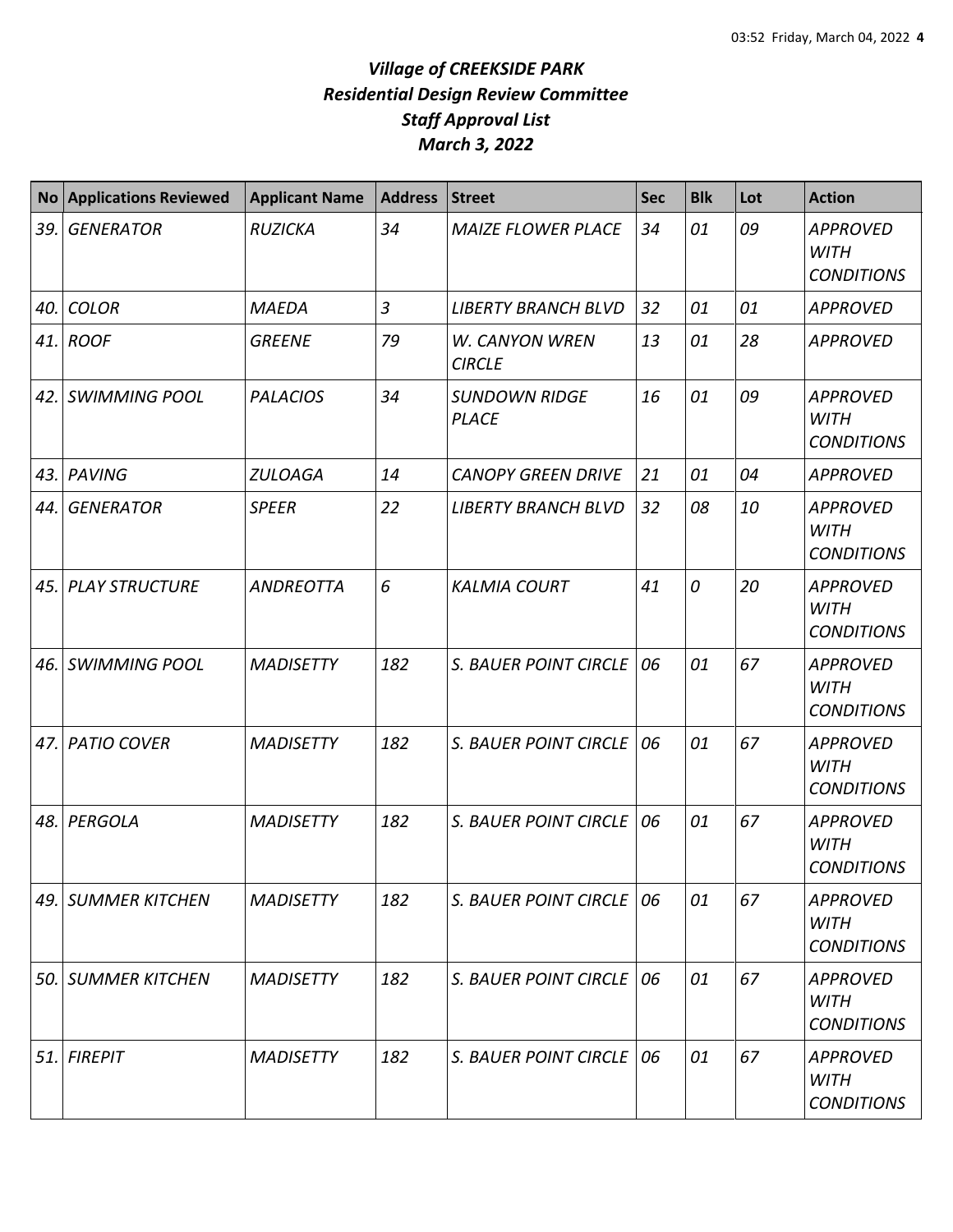| <b>No</b> | <b>Applications Reviewed</b> | <b>Applicant Name</b>                 | <b>Address</b> | <b>Street</b>                        | <b>Sec</b> | <b>Blk</b> | Lot | <b>Action</b>                                       |
|-----------|------------------------------|---------------------------------------|----------------|--------------------------------------|------------|------------|-----|-----------------------------------------------------|
| 52.       | <b>ROOF</b>                  | <b>TAYLOR</b>                         | 70             | W. CANYON WREN<br><b>CIRCLE</b>      | 13         | 02         | 15  | <b>APPROVED</b>                                     |
| 53.       | <b>ROOF</b>                  | <b>BRUNO</b>                          | 179            | <b>OARWOOD PLACE</b>                 | 01         | 01         | 06  | <b>APPROVED</b>                                     |
| 54.       | <b>SWIMMING POOL</b>         | <b>ANDREOTTA</b>                      | 6              | <b>KALMIA COURT</b>                  | 41         | 0          | 20  | <b>APPROVED</b><br><b>WITH</b><br><b>CONDITIONS</b> |
| 55.       | PERGOLA                      | ANDREOTTA                             | 6              | <b>KALMIA COURT</b>                  | 41         | 0          | 20  | <b>APPROVED</b><br><b>WITH</b><br><b>CONDITIONS</b> |
| 56.       | <b>SUMMER KITCHEN</b>        | <b>ANDREOTTA</b>                      | 6              | <b>KALMIA COURT</b>                  | 41         | 0          | 20  | <b>APPROVED</b><br><b>WITH</b><br><b>CONDITIONS</b> |
| 57.       | <b>PAVERS</b>                | <b>MINGRAMM</b>                       | 15             | <b>KAYAK RIDGE DRIVE</b>             | 01         | 02         | 06  | <b>APPROVED</b>                                     |
| 58.       | <b>SWIMMING POOL</b>         | PHEIGARU                              | 167            | <b>LINDENBERRY CIRCLE</b>            | 27         | 02         | 04  | <b>APPROVED</b><br><b>WITH</b><br><b>CONDITIONS</b> |
| 59.       | <b>COLOR</b>                 | <b>BUCKNER</b>                        | 14             | <b>SUNDOWN RIDGE</b><br><b>PLACE</b> | 16         | 01         | 04  | <b>APPROVED</b>                                     |
| 60.       | <b>GENERATOR</b>             | <b>VELEZ</b>                          | 23             | <b>HEDGEDALE WAY</b>                 | 36         | 05         | 02  | <b>APPROVED</b><br><b>WITH</b><br><b>CONDITIONS</b> |
| 61.       | <b>GENERATOR</b>             | <b>MLG DAKOTA</b><br><b>REV TRUST</b> | 107            | <b>NATURES SONG DRIVE</b>            | 40         | 01         | 04  | <b>APPROVED</b><br><b>WITH</b><br><b>CONDITIONS</b> |
|           | 62. SWIMMING POOL            | <b>GONZALEZ</b>                       | 240            | E. TUPELO GREEN<br><b>CIRCLE</b>     | 10         | 03         | 08  | <b>APPROVED</b><br><b>WITH</b><br><b>CONDITIONS</b> |
| 63.       | <b>GENERATOR</b>             | <b>WHITE</b>                          | 47             | <b>LINDENBERRY CIRCLE</b>            | 27         | 02         | 24  | <b>APPROVED</b><br><b>WITH</b><br><b>CONDITIONS</b> |
| 64.       | PERGOLA                      | <b>ZAVALA DEL</b><br><b>MORAL</b>     | 43             | E. CRSYTAL CANYON<br><b>CIRCLE</b>   | 01         | 01         | 44  | <b>APPROVED</b><br><b>WITH</b><br><b>CONDITIONS</b> |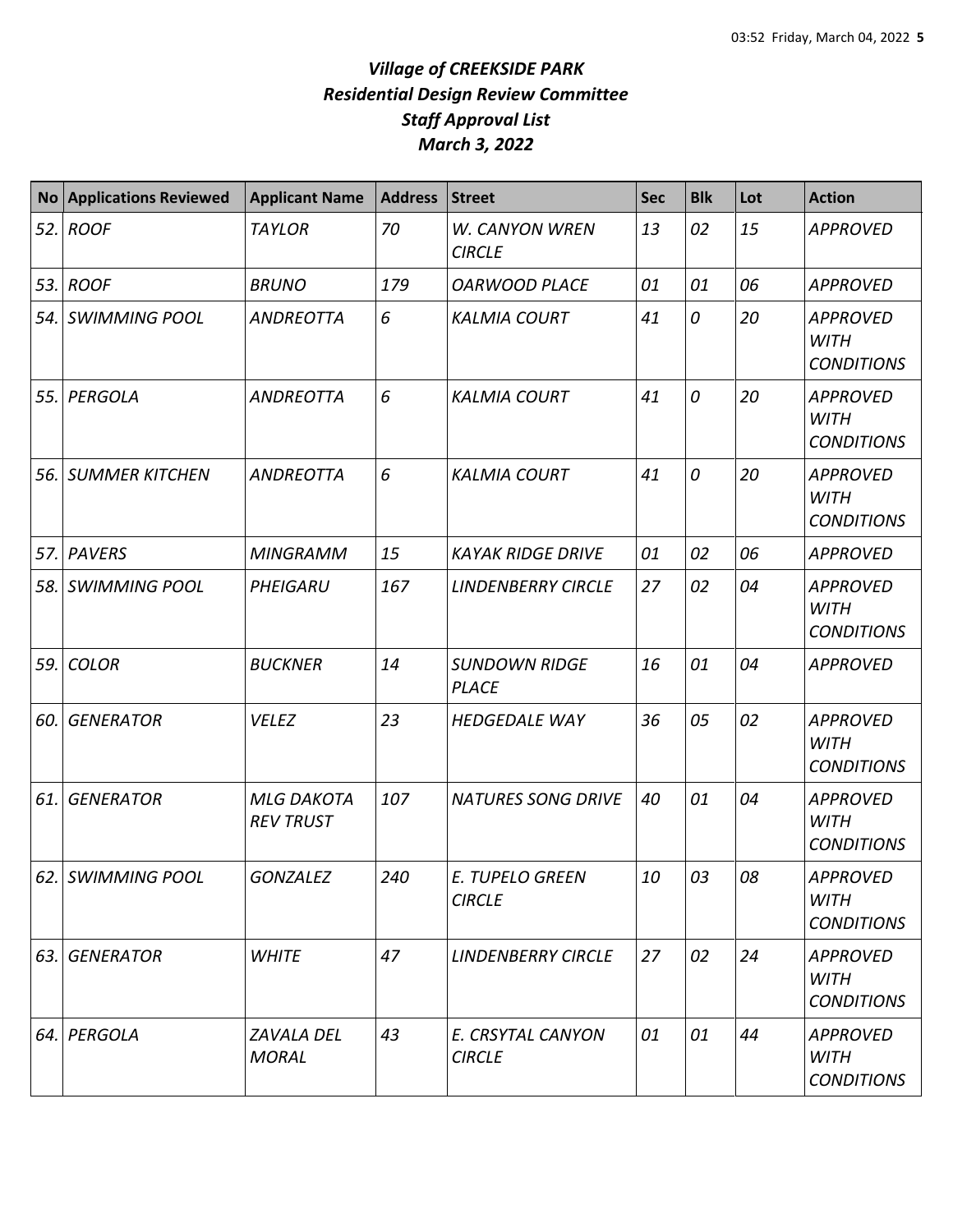| <b>No</b> | <b>Applications Reviewed</b> | <b>Applicant Name</b>             | <b>Address</b> | <b>Street</b>                      | <b>Sec</b> | <b>Blk</b> | Lot | <b>Action</b>                                       |
|-----------|------------------------------|-----------------------------------|----------------|------------------------------------|------------|------------|-----|-----------------------------------------------------|
| 65.       | <b>FIREPIT</b>               | <b>ZAVALA DEL</b><br><b>MORAL</b> | 43             | E. CRSYTAL CANYON<br><b>CIRCLE</b> | 01         | 01         | 44  | <b>APPROVED</b><br><b>WITH</b><br><b>CONDITIONS</b> |
| 66.       | <b>COUNTERTOP</b>            | ZAVALA DEL<br><b>MORAL</b>        | 43             | E. CRSYTAL CANYON<br><b>CIRCLE</b> | 01         | 01         | 44  | <b>APPROVED</b><br><b>WITH</b><br><b>CONDITIONS</b> |
| 67.       | <b>COLOR</b>                 | <b>WILSON</b>                     | 22             | <b>TALLGRASS COURT</b>             | 14         | 01         | 07  | <b>APPROVED</b>                                     |
| 68.       | <b>SOLAR PANELS</b>          | NALLEPALLI                        | $\overline{3}$ | <b>CAMPLIGHT COURT</b>             | 24         | 02         | 10  | <b>APPROVED</b><br><b>WITH</b><br><b>CONDITIONS</b> |
| 69.       | <b>WINDOWS</b>               | <b>TAGGART</b>                    | $\overline{2}$ | <b>DANBY PLACE</b>                 | 06         | 01         | 20  | <b>APPROVED</b>                                     |
| 70.       | <b>GENERATOR</b>             | <b>FERNANDEZ</b>                  | $\overline{2}$ | YELLOWSTAR COURT                   | 29         | 01         | 18  | <b>APPROVED</b><br><b>WITH</b><br><b>CONDITIONS</b> |
| 71.       | <b>SWIMMING POOL</b>         | <b>HOMEBUSH LLC</b>               | 6              | PERENNIAL CANYON<br><b>DRIVE</b>   | 39         | 01         | 27  | <b>APPROVED</b><br><b>WITH</b><br><b>CONDITIONS</b> |
| 72.       | <b>SWIMMING POOL</b>         | <b>GONZALEZ</b>                   | 6              | SATINLEAF PLACE                    | 07         | 01         | 06  | <b>APPROVED</b><br><b>WITH</b><br><b>CONDITIONS</b> |
| 73.       | PERGOLA                      | <b>GONZALEZ</b>                   | 6              | SATINLEAF PLACE                    | 07         | 01         | 06  | <b>APPROVED</b><br><b>WITH</b><br><b>CONDITIONS</b> |
| 74.       | <b>ROOF</b>                  | <b>GUSTAFSON</b>                  | 87             | W. CANYON WREN<br><b>CIRCLE</b>    | 13         | 01         | 30  | <b>APPRPOVED</b>                                    |
| 75.       | PERGOLA                      | <b>FERNANDEZ</b>                  | 19             | W. LASTING SPRING<br><b>CIRCLE</b> | 08         | 02         | 17  | <b>APPROVED</b><br><b>WITH</b><br><b>CONDITIONS</b> |
| 76.       | <b>GENERATOR</b>             | <b>SILVA</b>                      | 45             | N. WATERBRIDGE<br><b>DRIVE</b>     | 29         | 02         | 12  | <b>APPROVED</b><br><b>WITH</b><br><b>CONDITIONS</b> |
| 77.       | <b>GENERATOR</b>             | <b>LANGFORD</b>                   | 14             | SANDWELL PLACE                     | 09         | 01         | 35  | <b>APPROVED</b><br><b>WITH</b><br><b>CONDITIONS</b> |